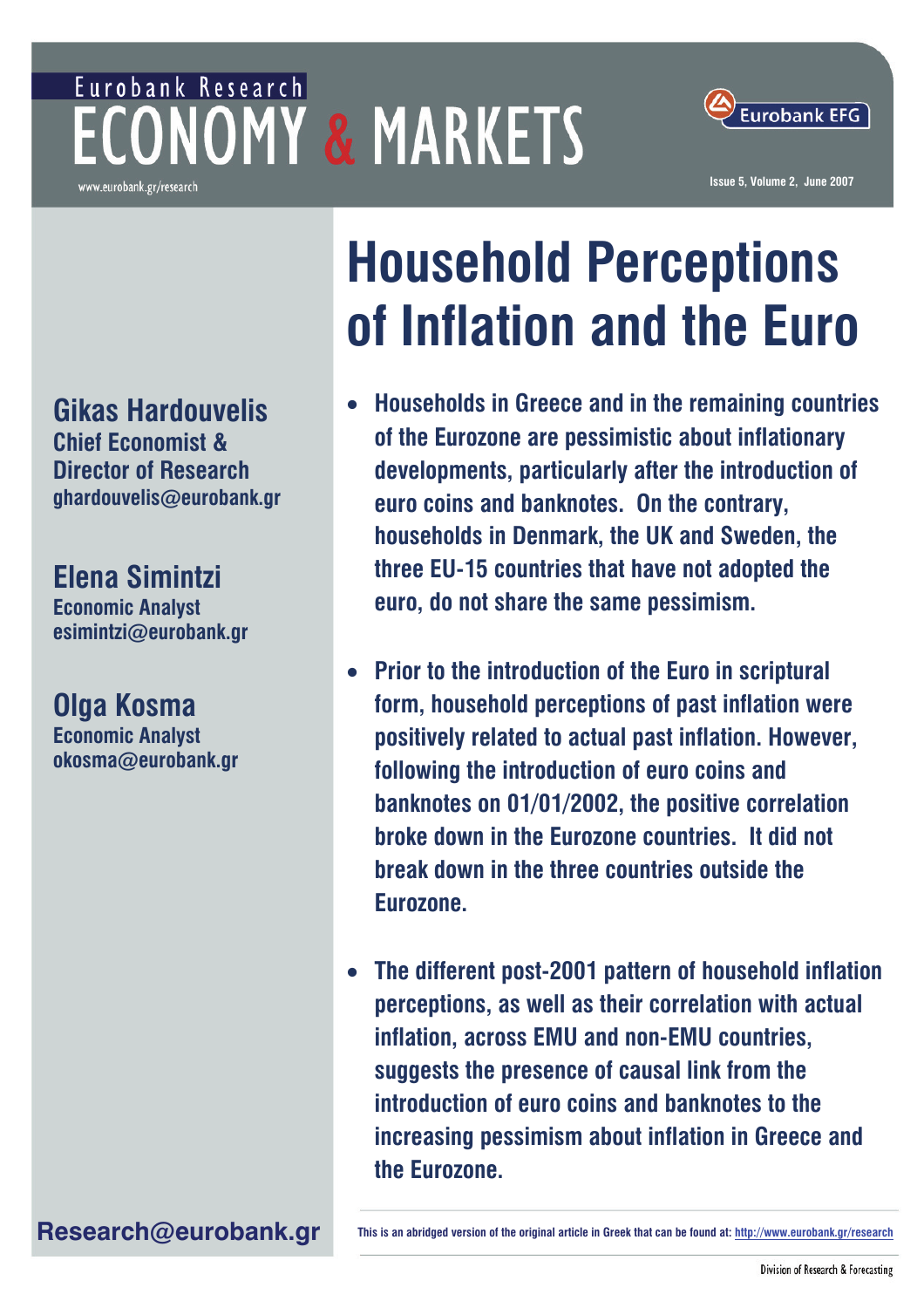## **Household Perceptions of Inflation and the Euro**

#### **By Gikas Hardouvelis, Elena Simintzi & Olga Kosma**

### **Synopsis**

#### **1. Introduction**

At the end of the 1990s, the Greek rate of inflation came down to the level of around 3% from high levels in the earlier part of the decade, thanks to the country's efforts to satisfy the Maastricht criteria and join the Euro area. However, despite this substantial reduction in inflation, Greek households believe that the euro is responsible for the price increases they currently observe. Indeed, not only Greek households, but households in the rest of EU-12 countries as well complain about inflation and the euro (Figure 1). This household discontent is a puzzle. The paper describes household perceptions about inflation over time and explores if the latter have deteriorated after the introduction of the euro. Moreover, the study analyzes the relationship between inflation perceptions and actual inflation. Thus, the paper examines if household perceptions are in line with inflation data and if the relationship between the two measures has changed after the introduction of euro banknotes and coins as of January 2002.

#### **2. Household Perceptions of Inflation over time**

Household inflation perceptions are surveyed every month by the European Commission, which then provides an indicator of perceived inflation. This survey is conducted in all EU countries by means

of a harmonized questionnaire since 1985. One of the questions in the survey is the following: "How do you think that consumer prices have developed over the last 12 months?" The possible responses are: "risen a lot", "risen moderately", "risen slightly", "stayed about the same", "fallen", "don't know". The constructed indicator is a balance between the weighted proportion of households stating that consumer prices have risen over the last 12 months and the weighted proportion of households answering that prices have fallen, or remained stable over the same period. The indicator is a measure of the average perceptions of inflation in each country. An increase of the index in month t indicates that more households in month t, compared to the previous month t-1, believed that prices increased over the last 12 months. The fact that the survey has been carried out consistently since 1985 allows the comparison of household inflation perceptions before the introduction of the euro with those after its introduction.

The indicator of perceived inflation in Greece is positive throughout the period from 1985 till present. The positive sign of this indicator reflects households' pessimism regarding inflationary developments. The indicator has increased dramatically since 2002 (Figure 2). It is highly likely

**1**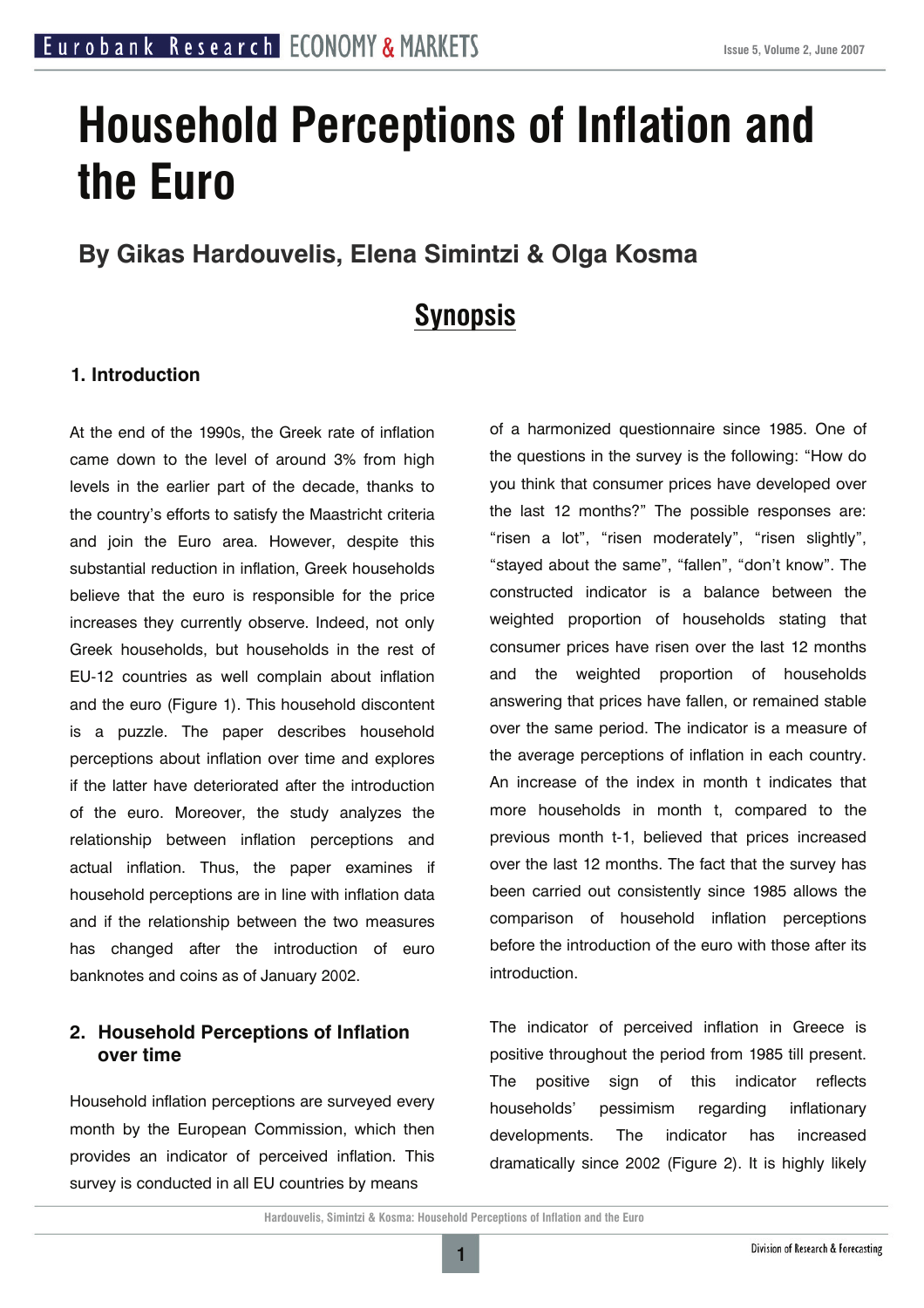that this was the impact of the euro cash changeover. Figure 3 depicts household inflation perceptions in the Eurozone. Similar to Greece, the number of households in Eurozone that perceive higher inflation increased strongly in 2002. On the contrary, the majority of households in the EU-15 countries that have not adopted the euro (Denmark, UK, Sweden) believe that prices have fallen or have remained broadly unchanged.

#### **3. Household Inflation Perceptions and Actual Inflation**

The dramatic rise in perceived inflation in 2002, which coincides with the euro cash changeover, might be the result of a change in inflationary developments rather than the presence of the euro. Thus, the paper subsequently examines the relationship between perceived inflation and actual inflation. We expect this correlation to be positive if households are rational. Indeed, it appears that households perceived actual price developments of the last 12 months quite well during the period before the EMU entry. Namely, when actual inflation increased, the household perceptions indicator increased as well. On the contrary, since 01/01/2002 the evolution of the inflation perceptions indicator has not been consistent with actual price developments neither in Greece nor in the Euro area. This inconsistency is reflected in the stability of actual inflation and the simultaneous increase of perceived inflation. Hence, the positive relationship between the two measures has broken down.

The above conclusion was confirmed by calculating the correlations between the household inflation perceptions indicator and the actual inflation rate, as well as by means of an econometric analysis. The correlation between inflationary perceptions and actual inflation was positive,  $p=0.57$ , during the period 01/1985-12/2000. On the contrary, the correlation was negative and not statistically significant ( $\rho$ =-0.41) during the period 01/2002-05/2007 (Figure 3). The corresponding measure for the Eurozone was ρ=0.94 before 1999 and around zero after 01/01/2002 (Figure 4). However, in the three EU-15 countries, which have not adopted the euro (Denmark, UK, Sweden), the correlation remained positive and particularly strong even after  $1<sup>st</sup>$  January 2002, being equal to 0.60.

The econometric analysis strongly confirms the conclusions mentioned above. According to Table 1, during the period before the EMU entry, Greek households took into account the evolution of actual inflation when they were asked to give their view on price developments over the last 12 months. Specifically, an increase of 1% of the yoy inflation rate would increase the household inflation perceptions indicator by 0.23 units. However, this positive and statistically significant relation broke down after 1<sup>st</sup> January 2002. The econometric model shows that a similar pre-1998 and post-2001 behavior characterizes households in the Eurozone.

The change in the way households perceive inflation after 01/01/2002 cannot be justified by actual inflation and thus can be attributed to the adoption of the euro. The causal relationship between the euro and household inflation perceptions deterioration is confirmed by the different findings for the EU-15 countries that have not adopted the euro. The results for this group of countries are presented in Table 2. The coefficient of inflation in our model increased from 0.17 during the 1990-1998 period to 1.10 during the period 2002-2007.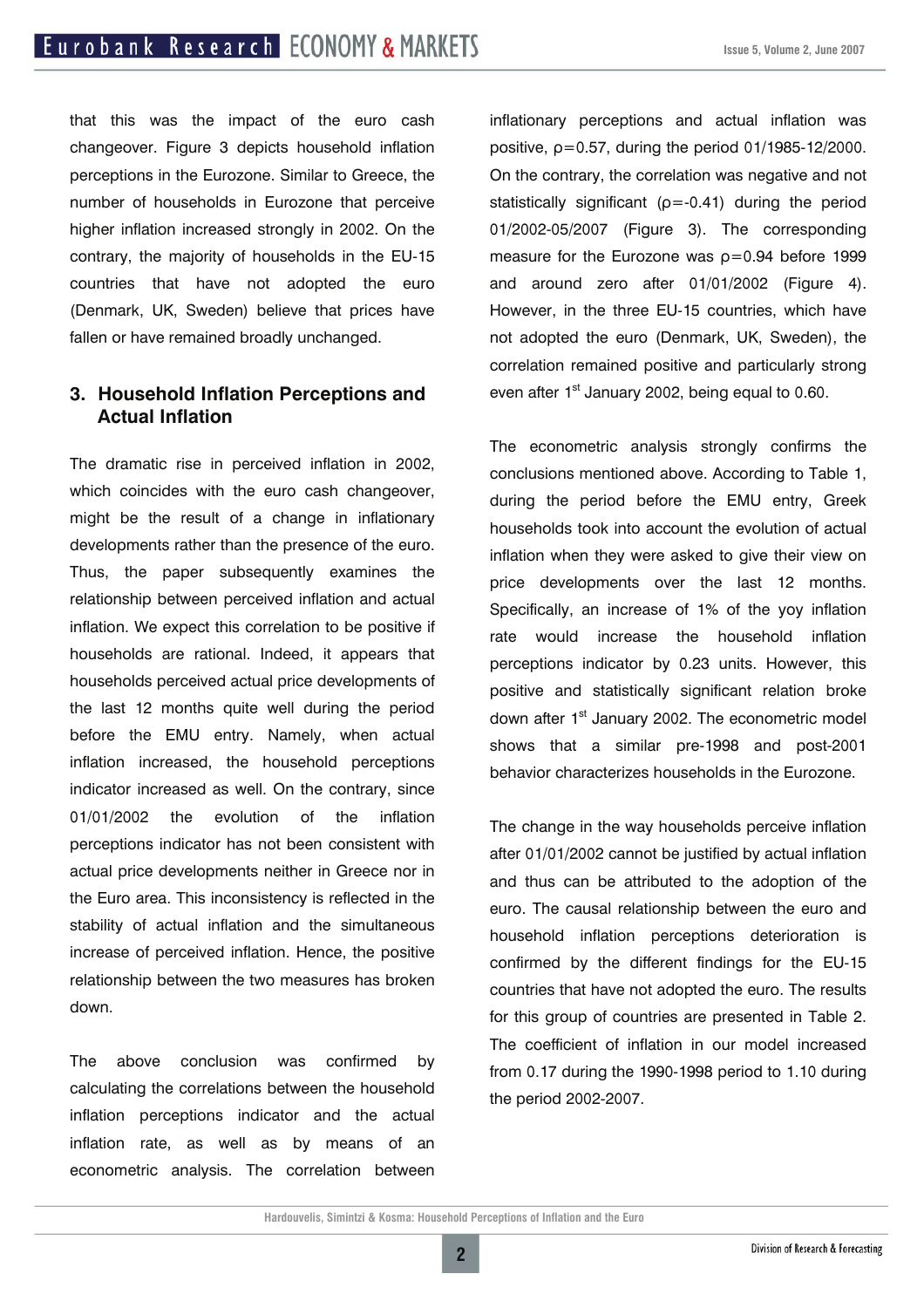#### **4. Household Inflation Perceptions and sub-groups of the Consumer Price Index**

The study also examines whether household inflation perceptions are particularly sensitive to price changes in certain sub-groups of the Consumer Price Index (CPI). Indeed, during the period before the euro adoption, Greek households, when shaping their perception about inflation, were mainly influenced by price changes of basic goods and services. Since 2002 this relation broke down.

#### **5. Conclusion**

The euro seems to have caused a deterioration in household inflation perceptions in Greece and in the Eurozone since 2002. The deterioration did not occur in the EU-15 countries that have not adopted the euro, providing evidence of a causal influence running from the presence of the euro to the deterioration in inflationary expectations. The distortion of household perceptions might have a negative impact on households' budget planning, an item left for future research.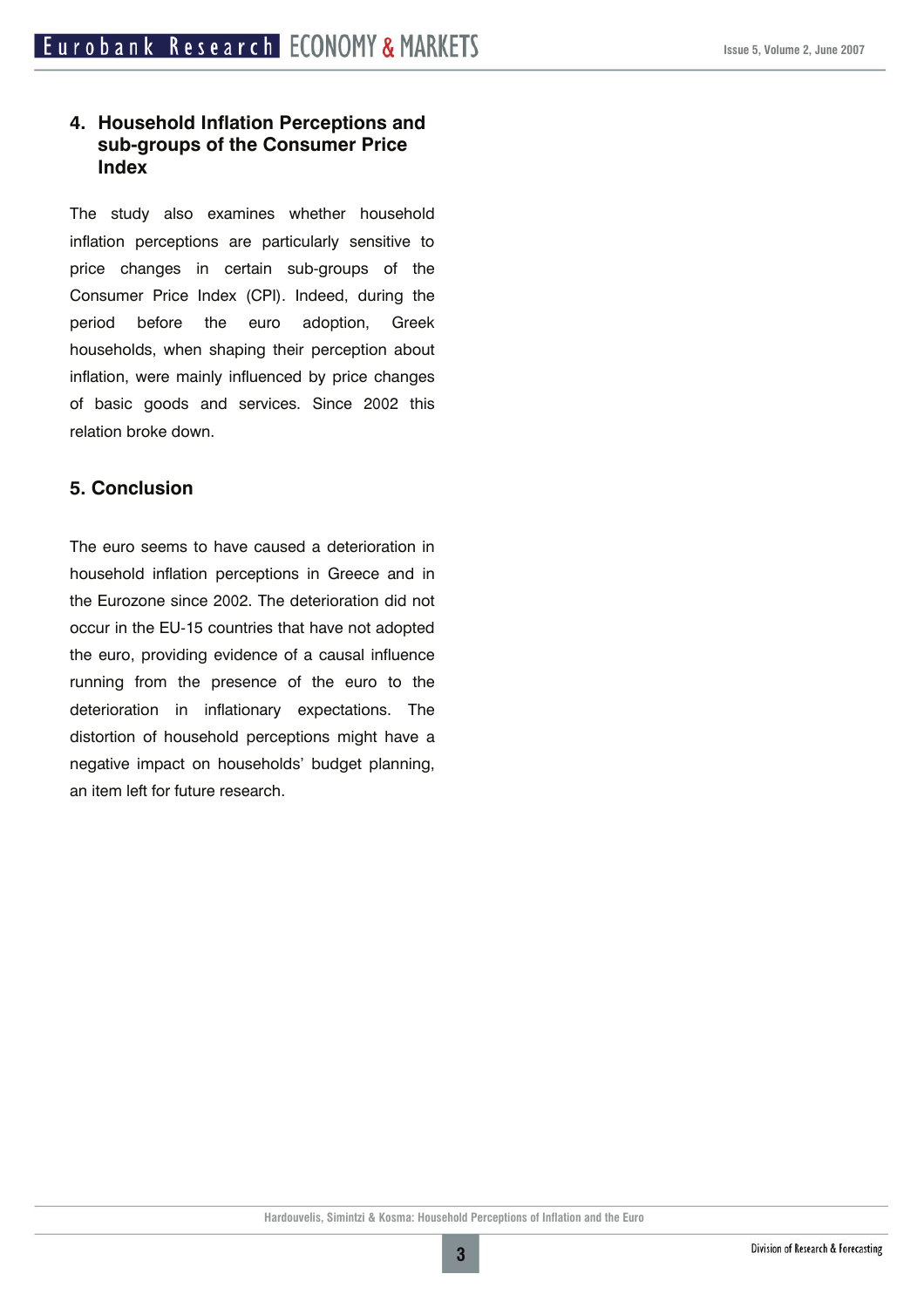

**Figure 1: Effect of euro on price stability, 2006** 

**Figure 2: Household Inflation Perceptions Indicator in Greece** 



*Note: The Household Inflation Perceptions Indicator refers to price developments over the last 12 months. An index increase suggests that households are pessimistic about inflation, whereas a reduction of the index suggests greater household optimism.* 

*Source: Flash EB 193, September 2006 GALLUP, 1000 respondents in each country*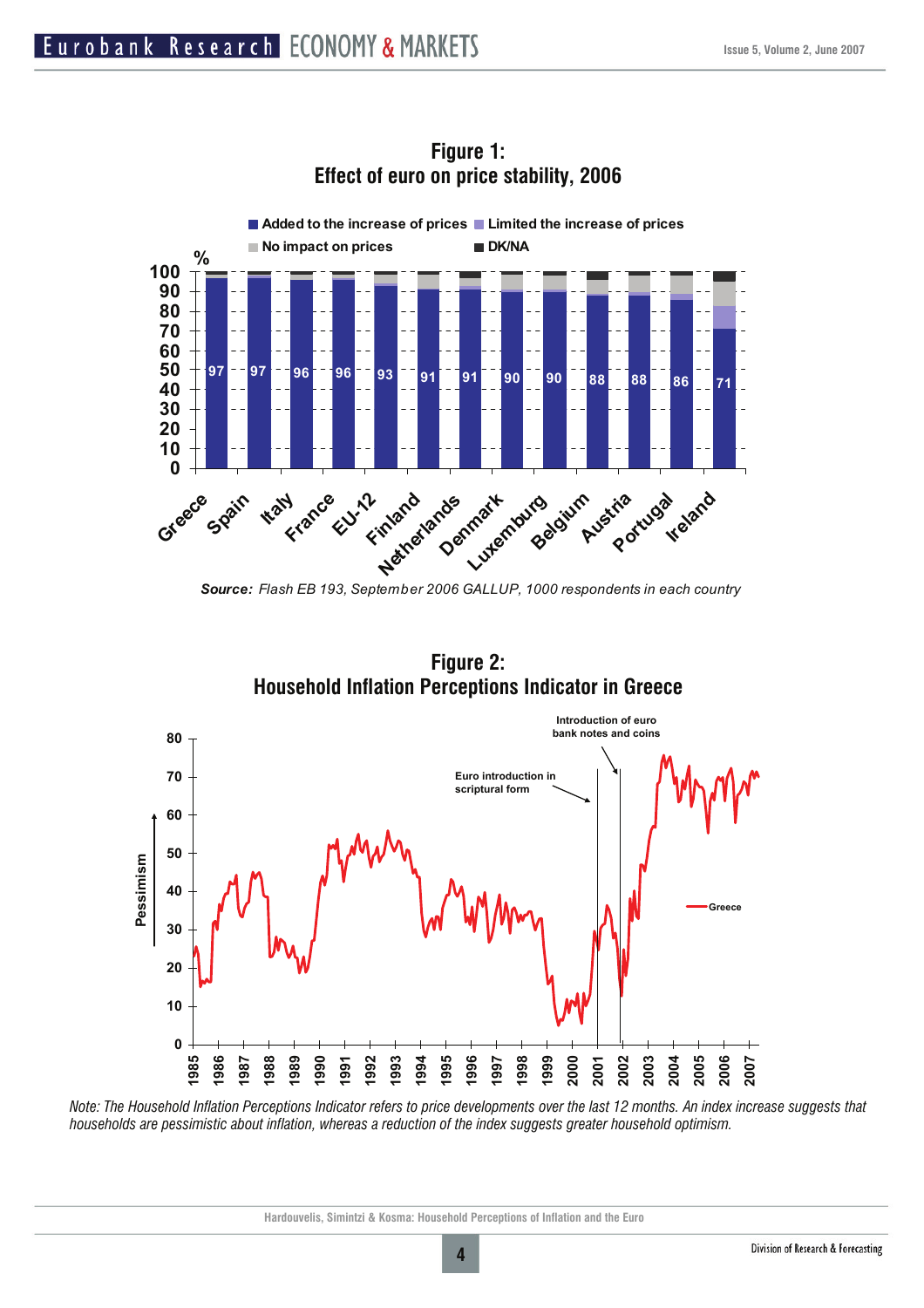

*Note: See Note in Figure 2. The Household Inflation Perceptions Indicator in the EU-15 countries that have not adopted the euro is the weighted average of the individual lndicators for UK, Sweden and Denmark. However, from January 1985 until September 1995, this indicator is the weighted average of the individual Indicators for UK and Denmark, since the indicator for Sweden has been available only since October 1995. The weights used are the ones provided by the European Commission Consumer Survey. The latter are calculated on the basis of the final private consumption expenditure at constant prices.* 



**Figure 4: Household Inflation Perceptions Indicator and Actual Inflation in Greece** 

*Note: See Note in Figure 2.*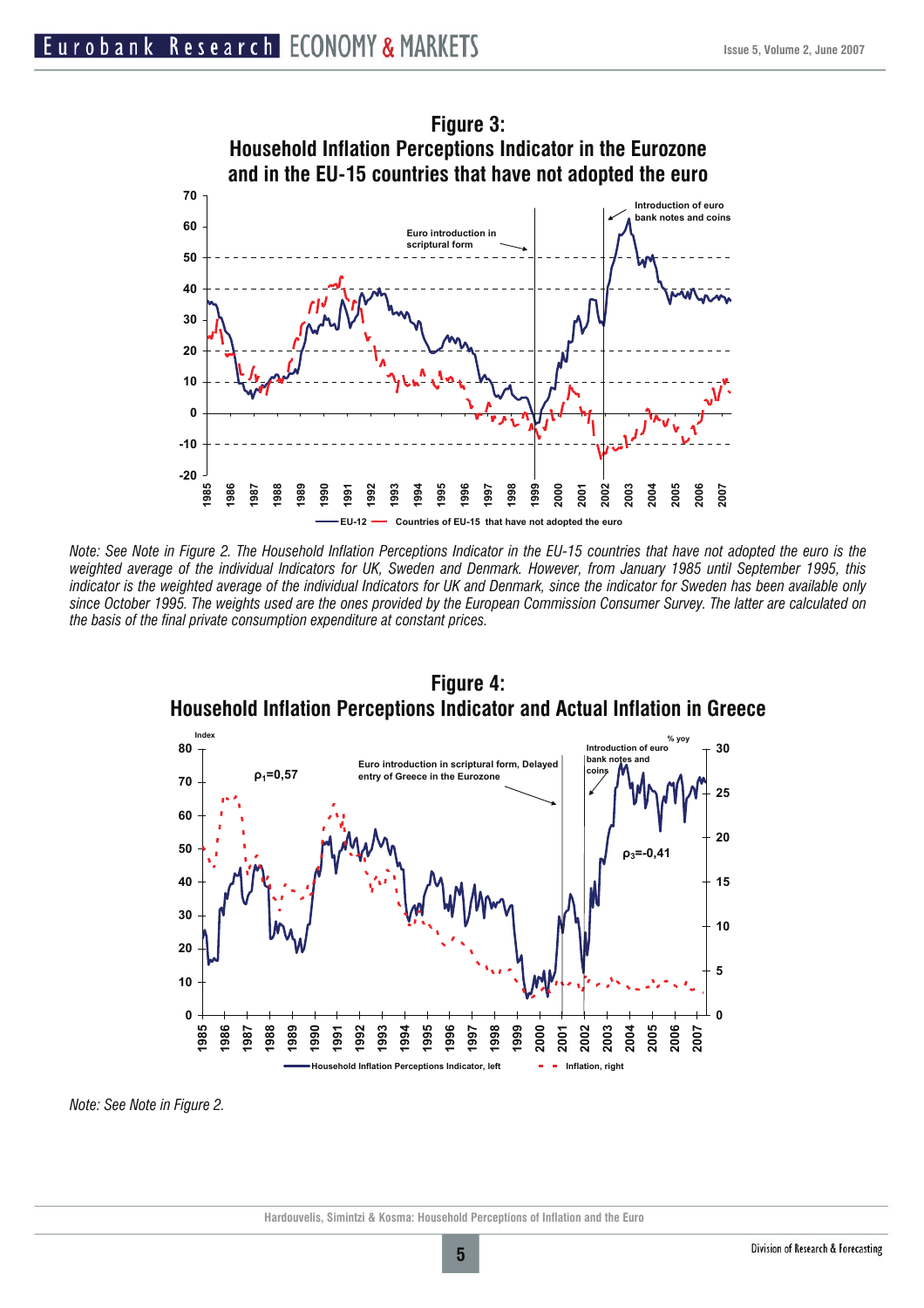

**Figure 5: Household Inflation Perceptions Indicator and Actual Inflation in the Eurozone** 

*Note: See Note in Figure 2.* 





*Note: See Note in Figure 3. The weighted average inflation of Denmark, Sweden and UK is calculated on the basis of the weights provided by Eurostat.*

**Hardouvelis, Simintzi & Kosma: Household Perceptions of Inflation and the Euro**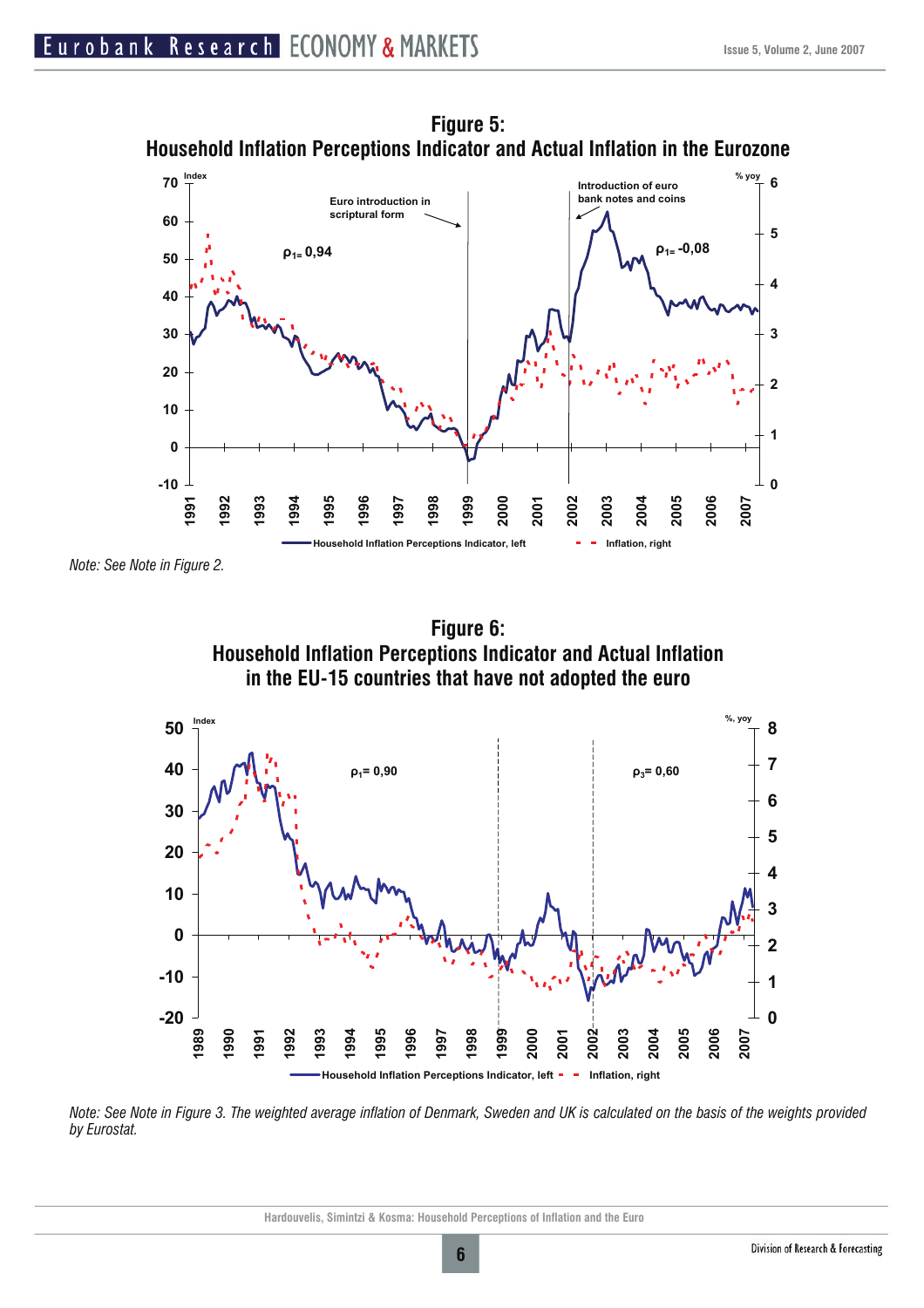#### **Table 1: Inflation's effect on Greek household inflation perceptions' development**

 $$ 

| <b>Greece</b> |                 |                 |  |  |
|---------------|-----------------|-----------------|--|--|
|               | 01/1990-12/2000 | 01/2002-05/2007 |  |  |
|               | (1)             | (2)             |  |  |
| C             | 1,79            | $11,33*$        |  |  |
|               | (1, 94)         | (2, 23)         |  |  |
| α             | $0,88*$         | $0,86*$         |  |  |
|               | (22, 57)        | (16, 53)        |  |  |
| β             | $0,23*$         | $-0,53$         |  |  |
|               | (2,70)          | $(-0, 39)$      |  |  |
| $R^2$ adj     | 0,94            | 0,88            |  |  |

*Note: The statistics in parentheses are t-statistics corrected for heteroskedasticity according to White (1980). Asterisk denotes statistically significant coefficients at the 5% level. R2 adj is the coefficient of determination corrected for degrees of freedom.* 

#### **Table 2: Inflation's effect on household inflation perceptions' development in the Eurozone and in the EU-15 countries outside the Eurozone**

 $$ 

|           | <b>Eurozone</b> |                 | <b>Non EU-12 Countries</b> |                 |
|-----------|-----------------|-----------------|----------------------------|-----------------|
|           | 01/1991-12/1998 | 01/2002-05/2007 | 01/1990-12/1998            | 01/2002-05/2007 |
|           | 41              |                 |                            | (2)             |
| C         | $-2,18*$        | $-0,78$         | 0,05                       | $-1,99$         |
|           | $(-3, 79)$      | $(-0, 29)$      | (0, 10)                    | (-1,84)         |
| α         | $0,85*$         | $0,94*$         | $1,01*$                    | $0,89*$         |
|           | (19, 54)        | (23, 33)        | (30, 79)                   | (19, 97)        |
| β         | $1,93*$         | 1,58            | $-0,17$                    | 1,10            |
|           | (3,51)          | (1, 38)         | $(-0, 66)$                 | (1,79)          |
| $R^2$ adj | 0,98            | 0,92            | 0,98                       | 0,87            |

*Note: The statistics in parentheses are t-statistics corrected for heteroskedasticity according to White (1980). Asterisk denotes statistically significant coefficients at the 5% level. R2 adj is the coefficient of determination corrected for degrees of freedom.*